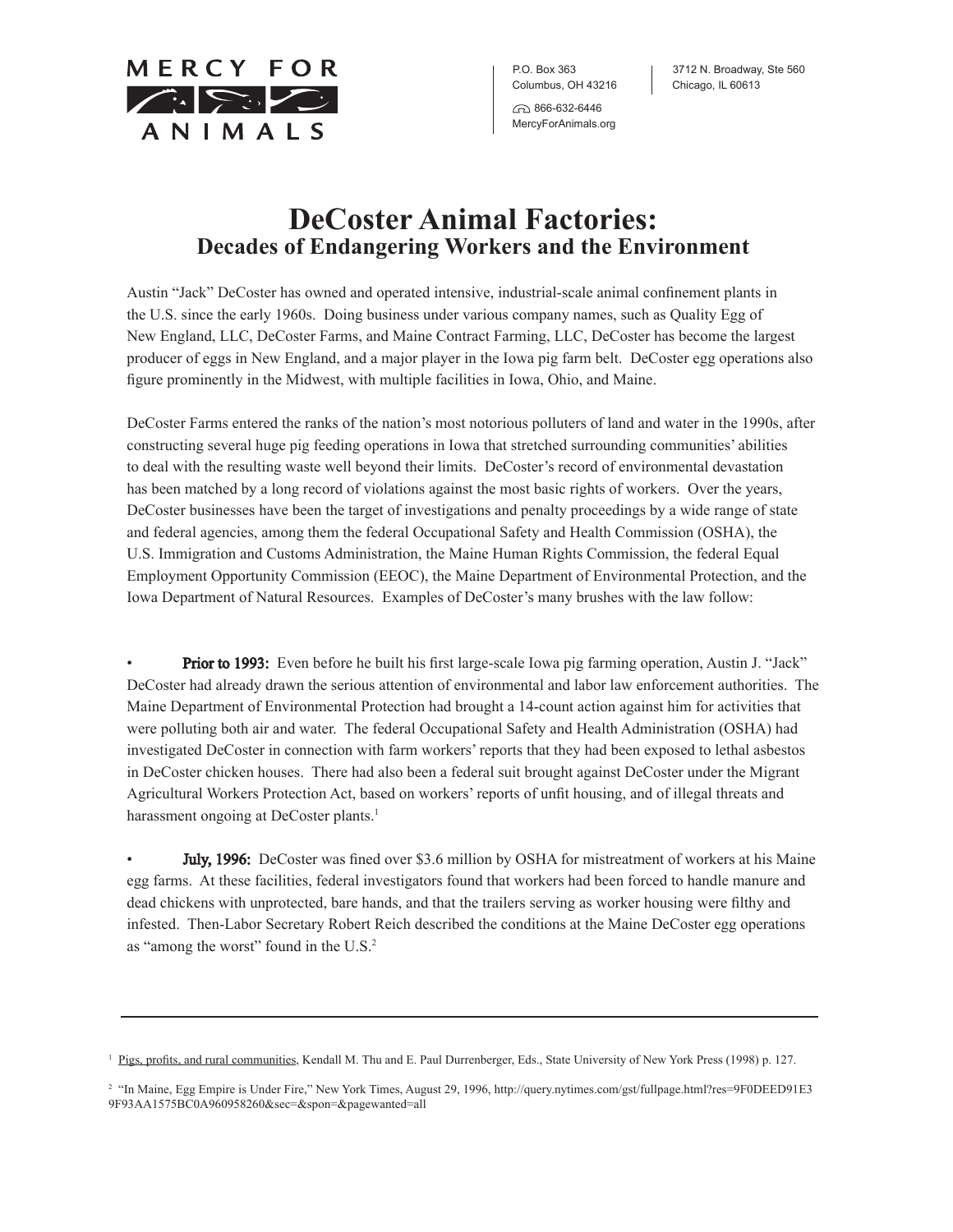June, 2000: DeCoster was named Iowa's first "habitual violator" of state environmental laws, after losing a succession of enforcement cases brought against him by the Iowa Attorney General. At the time, DeCoster Farms' pig-feeding business confined hundreds of thousands of pigs, and was generating more manure than it could contain in its underground pits. When the company simply spread its excess manure across open land, and transported huge volumes of it along open county roads, manure flowed into public waterways, causing hazardous pollution. The Iowa Department of Natural Resources ordered DeCoster immediately to construct concrete manure-storage structures, and assessed him a \$150,000 civil penalty. DeCoster's "habitual violator" status raised applicable penalties for noncompliance from \$5,000 to \$25,000 per day, and barred DeCoster from constructing any new confinement feeding operations.3

**June, 2002:** OSHA imposed a fine of \$345,810 on Maine Contract Farming LLC (a DeCoster business successor) and several other related entities in Turner, Maine, based on findings that they had refused to remedy hazardous conditions that were continually placing workers in danger. At the time of this OSHA action, the egg farm already had a documented history of roof collapses. Violations listed in the June 2002 OSHA order included exposed asbestos, defective eyewash stations, hazardous electrical equipment, uninspected fire extinguishers, unsanitary shower facilities, and fall hazards. Commenting on the OSHA penalty, an Auburn, Maine lawyer who had represented 80 workers in a pay-violation case against DeCoster told press that Maine Contract Farming and its associates were "still DeCoster Egg Farm," and "still operated by Austin DeCoster."<sup>4</sup>

**July, 2002:** DeCoster Egg Farms of Maine agreed to pay \$3.2 million to settle a discrimination lawsuit brought against it by Mexican workers who suffered deplorable working conditions while working at the Farms. The workers asserted that DeCoster Egg Farms had exploited their vulnerable immigration status in order to avoid obligations to comply with labor laws. The plight of the workers was so substantial that the Mexican government joined in the case, and made the case a cause celebre. <sup>5</sup>

• 2001 – 2003: In 2001, the Iowa Coalition Against Domestic Violence (ICADV) filed a federal Equal Employment Opportunity Commission (EEOC) complaint against DeCoster Farms in Wright County, Iowa, on behalf of female workers who reported that they had been sexually assaulted and raped by supervisors at DeCoster Farms. EEOC reviewed the complaint, and sought an injunction against DeCoster. This resulted in an order requiring DeCoster Farms to enforce federal anti-harassment and non-retaliation policies at its facility, and to cooperate with EEOC's ongoing investigation into the facts underlying the workers' complaint. EEOC ultimately ruled for the workers, but DeCoster would not cooperate towards a settlement payment. EEOC therefore commenced a formal proceeding against DeCoster, which ended in 2003, when DeCoster agreed to pay \$1.3 million in damages to 11 workers, \$100,000 to ICADV, and \$125,000 to any additional victims who might be identified within a year of the settlement decree.<sup>6</sup>

<sup>&</sup>lt;sup>3</sup> Release, June 15, 2000, Iowa Attorney General, Iowa Department of Justice, http://www.iowa.gov/government/ag/consumer/press\_releases/ Decoster-settlement-release-6-15-00.html

<sup>4</sup> "OSHA cites former DeCoster Egg Farm for \$345,000 in alleged violations," Portsmouth Herald, June 8, 2002, http://archive.seacoastonline.com/2002news/6\_8maine2.htm

<sup>&</sup>lt;sup>5</sup> "Mexico Wins \$3.2 Million Settlement with DeCoster Egg Farms on Behalf of Workers," July 3, 2002, www.aztlan.net/decoster.htm

<sup>6</sup> U.S. Equal Employment Opportunity Commission, Office of General Counsel Report, Fiscal Year 2003 Annual Report, Top Ten Cases Resolved in FY 2003 by Monetary Benefits, http://www.eeoc.gov/litigation/03annrpt/index.html